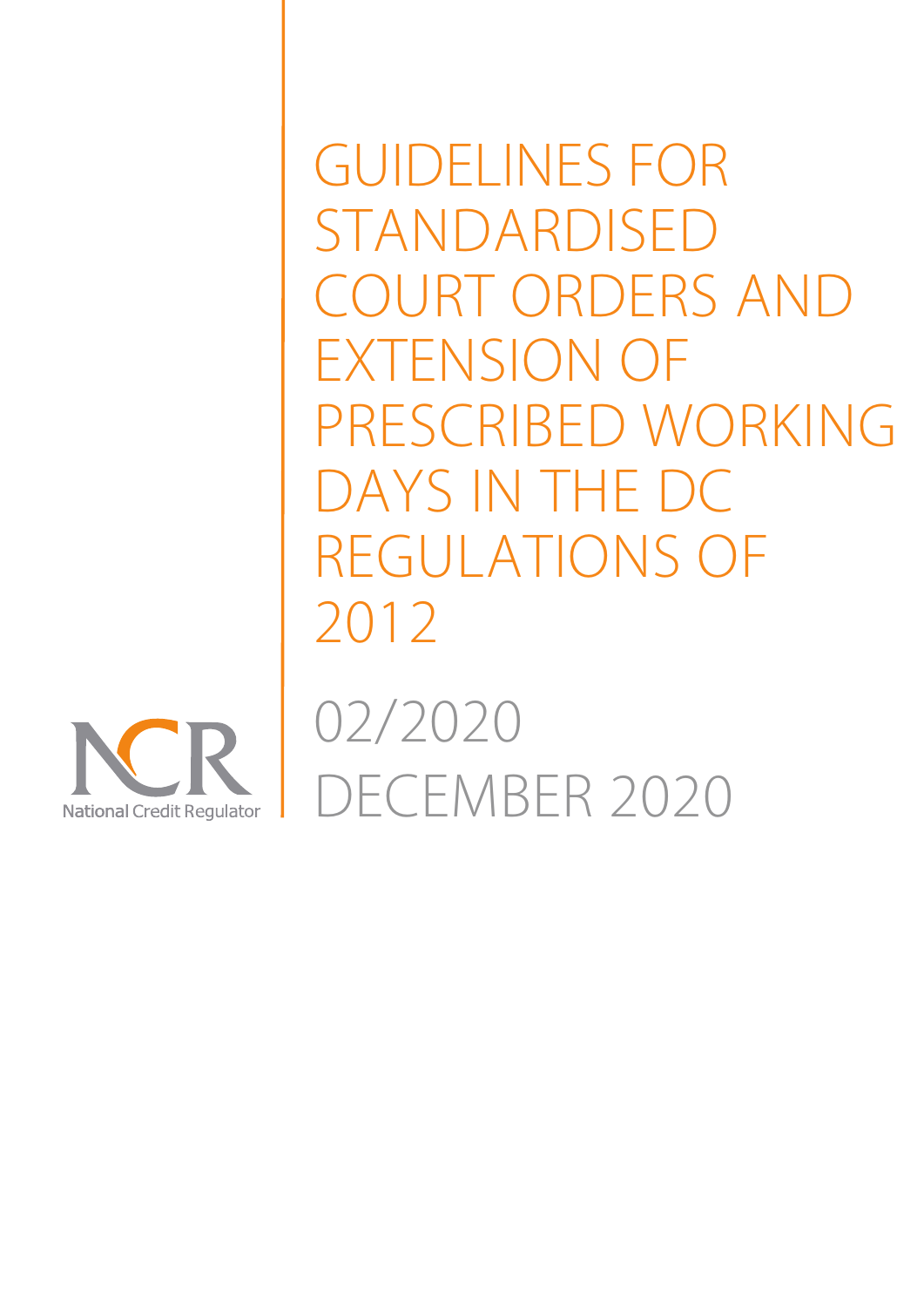# **1. INTRODUCTION**

The Credit Industry Forum (CIF) identified implementation challenges occasioned by the use of different templates for the debt re-arrangement court orders. As a result of the inconsistent information used on the granted court orders, implementation of these court orders were reported to be problematic by debt counsellors (DCs) and credit providers (CPs).

Furthermore, DCs reported the inability to comply with the National Credit Act(NCA) Debt Counselling Regulations 2012, published under GN R362 in GG 35327 of 10 May 2012 ("the Regulations") as a result of the delays by the courts to make the granted court orders available within the five (5) working days of issue.

Following an intensive review of these challenges and deliberations by various related stakeholders, the National Credit Regulator ("the NCR") is pleased to announce that the paper and template developed by the CIF with proposed operational solutions have been signed off and issued as quidelines to be applied by all industry participants effective immediately.

Please note that the amendments to the NCA, its regulations, relevant legislation or case law supersede provisions made in these guidelines and will when necessary be amended.

# **2. GUIDELINE GUIDELINES**

Please note that these guidelines should be applied with the attached "Annexure A" which is a court order template.

### **2.1 General inclusions in court orders**

Although not exhaustive, the following general information has been Identified as fundamental and standard for inclusion in the court order template:

- 2.1.1 The jurisdiction of the court where the court order is to be granted;
- 2.1.2 Court case number/reference number:
- 2.1.3 Full names, surname and registration number of the debt counsellor;
- 2.1.4 Full names, surname and identity number of the consumer;
- 2.1.5 Name(s) and registration number(s) of the applicable credit provider(s);
- 2.1.6 Credit agreement(s) details to include type, account/reference number(s);
- 2.1.7 The clauses in the court order should align with the prayers in the notice of motion;
- 2.1.8 A clause confirming that the consumer(s) is/are over-indebted; and
- 2.1.9 Where the court order refers to annexures, these should be clearly marked and attached to the court order.

**NOTE**: The Magistrate/Clerk of the Court/ Registrar at the National Consumer Tribunal (NCT) should indicate the date when the court order was granted, attach the signature and stamp the court order and annexures.

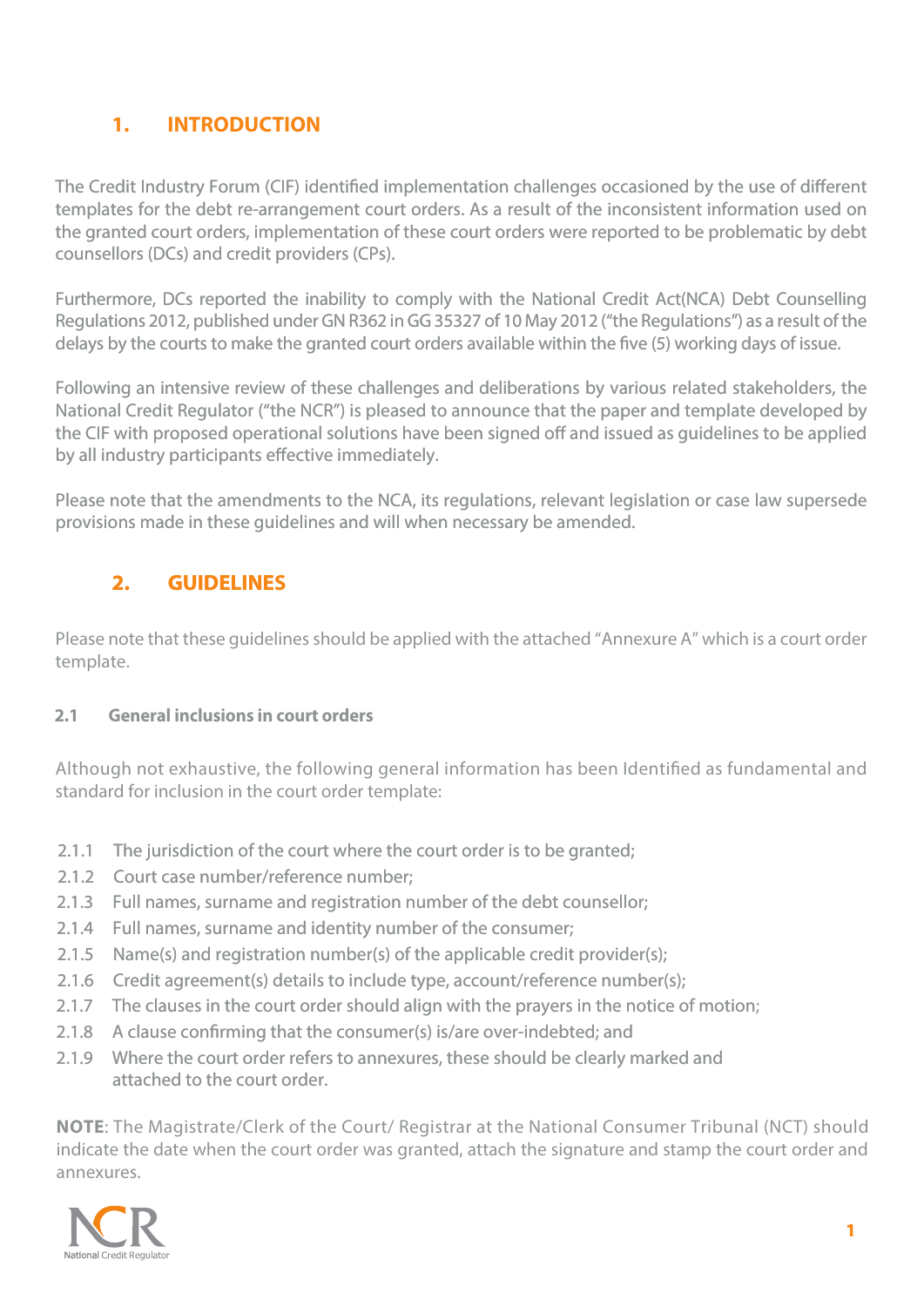### **2.2 Payment related inclusions in the court orders**

Although not exhaustive, the following general information/documentation has been identified as fundamental and standard for inclusion in and as part of the court order pack relating to the payment informtation:

- 2.2.1 The copy of the debt re-arrangement proposal to be approved by the court which amongst others must include the following information per credit agreement:
	- (i) proposed monthly instalment;
	- (ii) proposed and estimated repayment period; and
	- (iii) contractual/amended(agreed-upon) interest rate.
- 2.2.2 The estimated start date and subsequent dates for payments per credit agreements should be clearly indicated;
- 2.2.3 A clause confirming that the consumer funds available for distribution amongst the credit providers is subject to the principle of cascading repayments (where applicable), and when a debt becomes settled, the funds that become available subsequent to such settlement, will be distributed pro-rata amongst the remaining debts, thereby reducing the repayment terms of the remaining debts; and
- 2.2.4 The final debt re-arrangement proposal acceptance letters of the impacted credit providers (where relevant) together with the full repayment proposal should be attached to the court order and should either be referenced as an annexure or be stamped by the Magistrate/Registrar at the NCT.

### **2.3 General exclusions from court orders**

Although not exhaustive, the following clauses should be excluded and not be referred to in the court order template:

- 2.3.1 A clause referring to a Payment Distribution Agent (PDA) because a PDA is not a party to the court order; and
- 2.3.2 A clause referring to the appointment of the debt counsellor since debt counsellors are subject to change. This is to avoid any court order variation applications when a consumer is transferred to a new debt counsellor due to choice, deregistration, lapsing or death of the current debt counsellor.

# **3. Regulation 3 of the NCA: Extension of working days**

Regulation 3 of the NCA provides that the NCR can, on good cause shown, extend the business days as prescribed in the NCA. As a result of the delays by the courts to make the granted court orders available to debt counsellors within the five (5) working days of issue as per Debt Counselling Regulations 2012, published under GN R362 in GG 35327 of 10 May 2012, after careful consideration of all factors, the NCR has decided to extend these working days as follows: